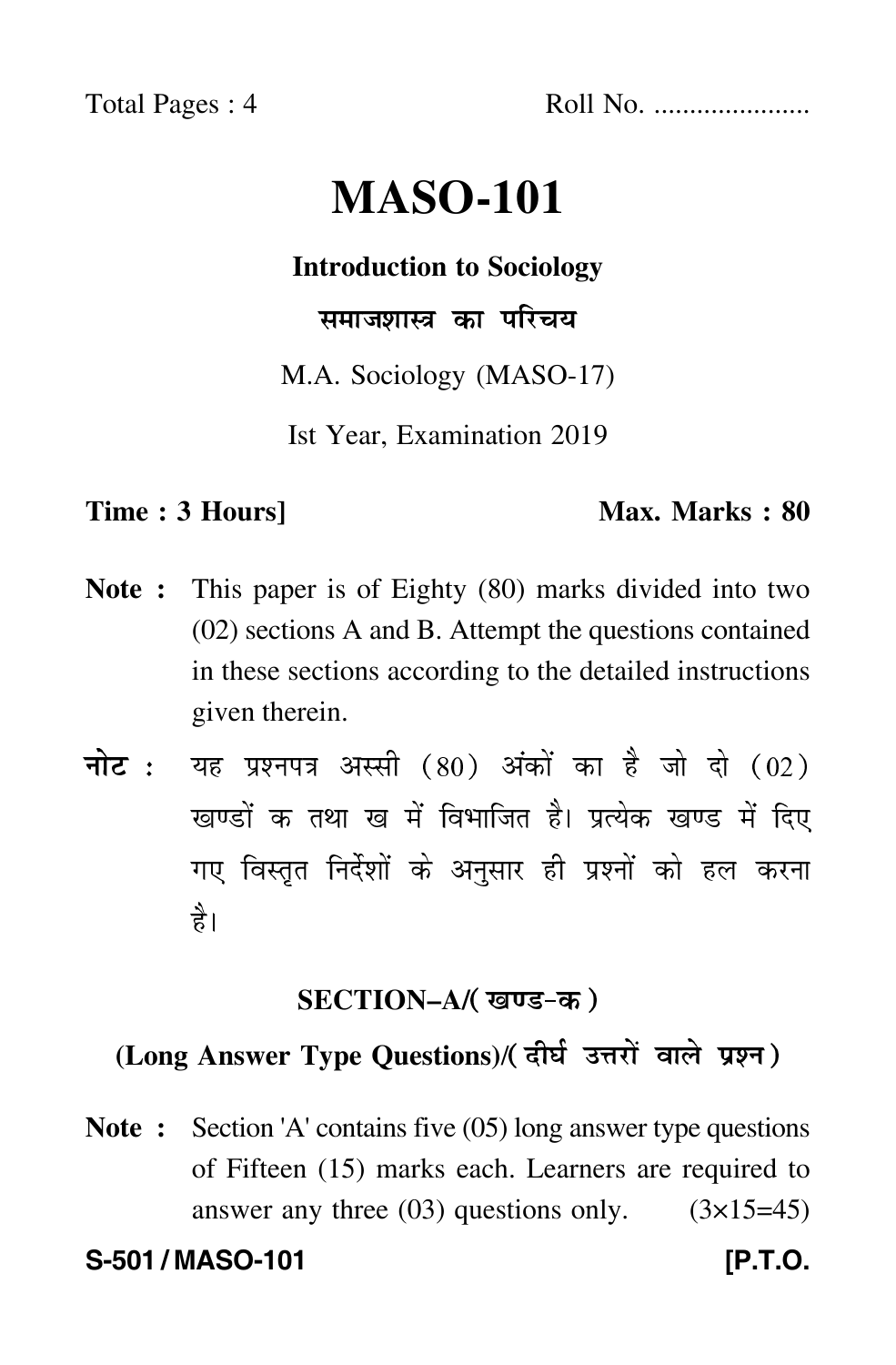- नोट : खण्ड 'क' में पाँच (05) दीर्घ उत्तरों वाले प्रश्न दिये गये हैं. प्रत्येक प्रश्न के लिए प्रन्द्रह (15) अंक निर्धारित हैं। शिक्षार्थियों को इनमें से केवल तीन (03) प्रश्नों के उत्तर देने हैं।
- $\mathbf{1}$ . Discuss the relationship of Sociology with Economics and Anthropology.

अर्थशास्त्र एवं मानवशास्त्र के साथ समाजशास्त्र के सम्बन्ध की विवेचना कीजिए।

What is primary group? What is the role of primary groups  $2.$ in the formation of personality?

प्राथमिक समूह क्या है? व्यक्तित्व निर्माण में प्राथमिक समूहों की क्या भमिका है?

- 3. What is democratic system? Analyse its main conditions. प्रजातांत्रिक व्यवस्था क्या है? इसकी मुख्य दशाओं की व्याख्या कीजिए।
- What do you mean by Socialization? Discuss in brief the 4. main theories of Socialization.

सामाजीकरण से आपका क्या अभिप्राय है? सामाजीकरण के विभिन्न सिद्धान्तों की संक्षेप में विवेचना कीजिए।

#### S-501/MASO-101  $[2]$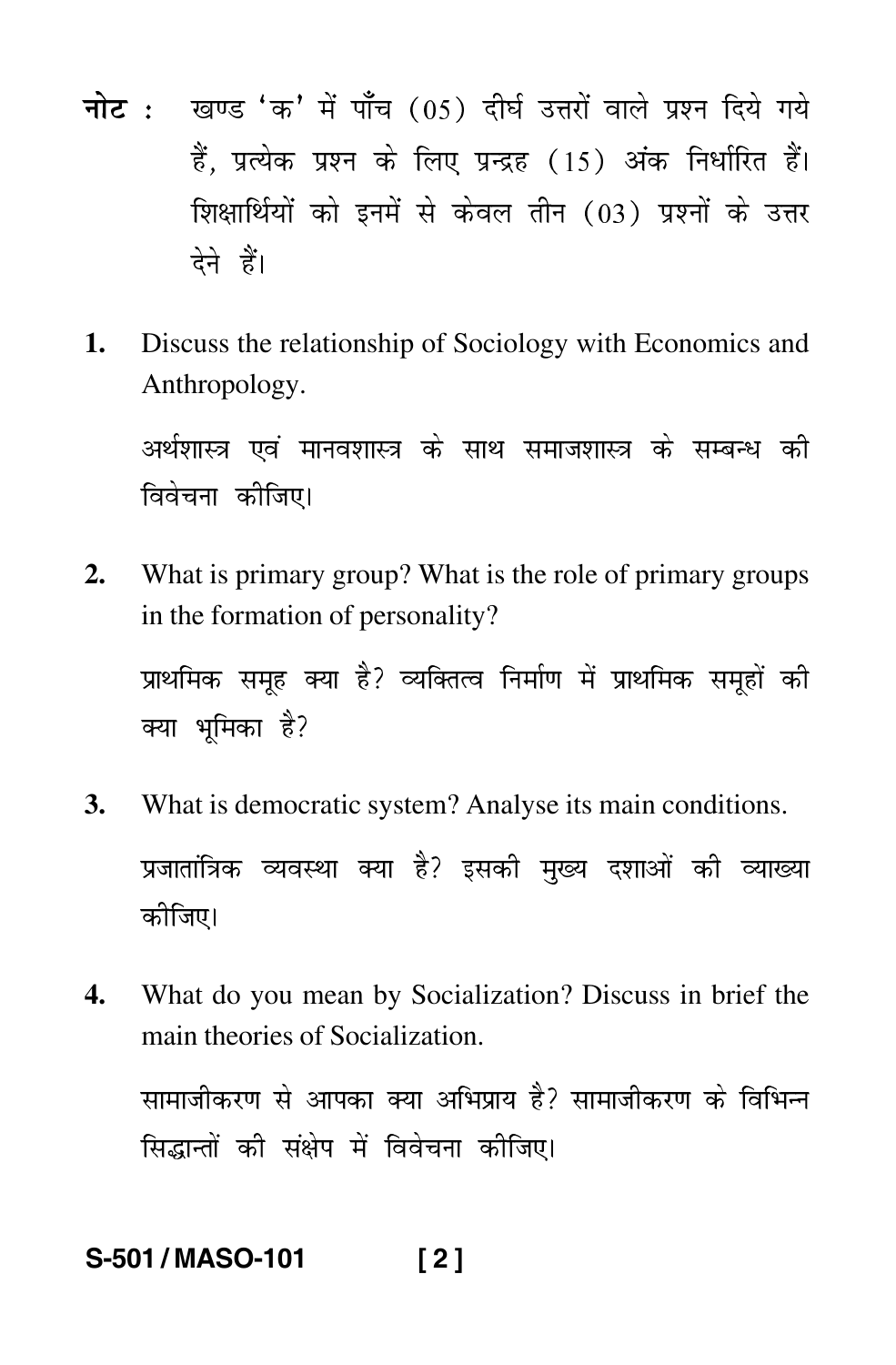**5.** Discuss the social consequences of growing gender gap in the Indian population.

भारत की जनसंख्या में बढते लिंग अन्तराल के सामाजिक परिणामों की विवेचना कीजिए।

#### **SECTION–B/**

### (Short Answer Type Questions)/( लघु उत्तरों वाले प्रश्न )

**Note :** Section 'B' contains eight (08) short answer type questions of seven (07) marks each. Learners are required to answer any five (05) questions only.

 $(5 \times 7 = 35)$ 

- <mark>नोट</mark> : खण्ड 'ख' में आठ (08) लघु उत्तरों वाले प्रश्न दिये गये हैं, प्रत्येक प्रश्न के लिए सात (07) अंक निर्धारित हैं। शिक्षार्थियों को इनमें से केवल पाँच (05) प्रश्नों के उत्तर देने हैं।
- **1.** Explain the main characteristics of society. समाज की प्रमुख विशेषताओं की व्याख्या कीजिए।
- **2.** Discuss the importance of social values in social life. सामाजिक जीवन में सामाजिक मूल्यों के महत्त्व की विवेचना कीजिए।
- **3.** Describe characteristics of social structure. सामाजिक संरचना की विशेषताओं का वर्णन कीजिए।

**S-501 / MASO-101 [ 3 ] [P.T.O.**